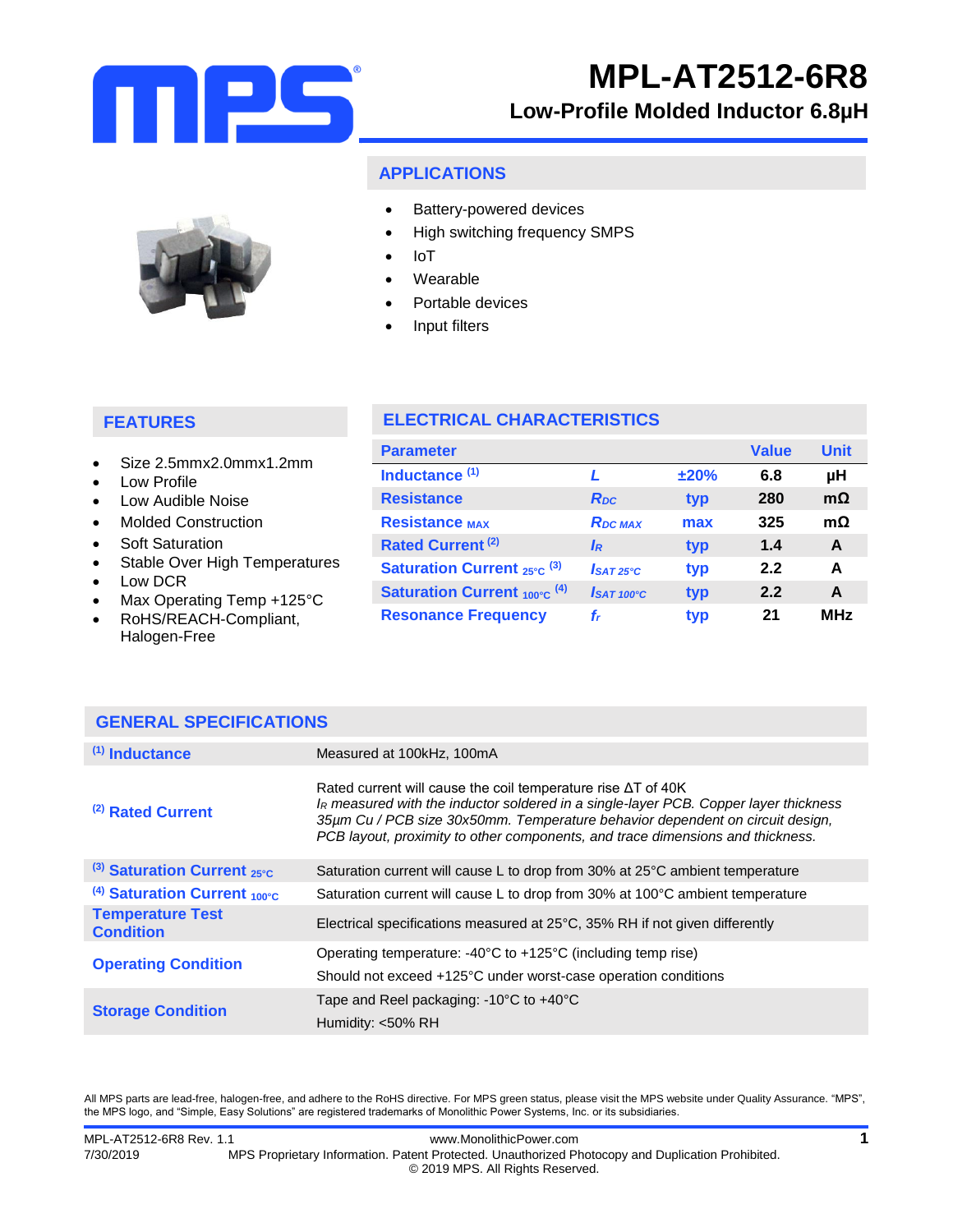

# **TYPICAL PERFORMANCE CURVES**

**Temperature Rise vs. Current**



**Inductance vs. Current**



### **Impedance vs. Frequency Inductance vs. Frequency**



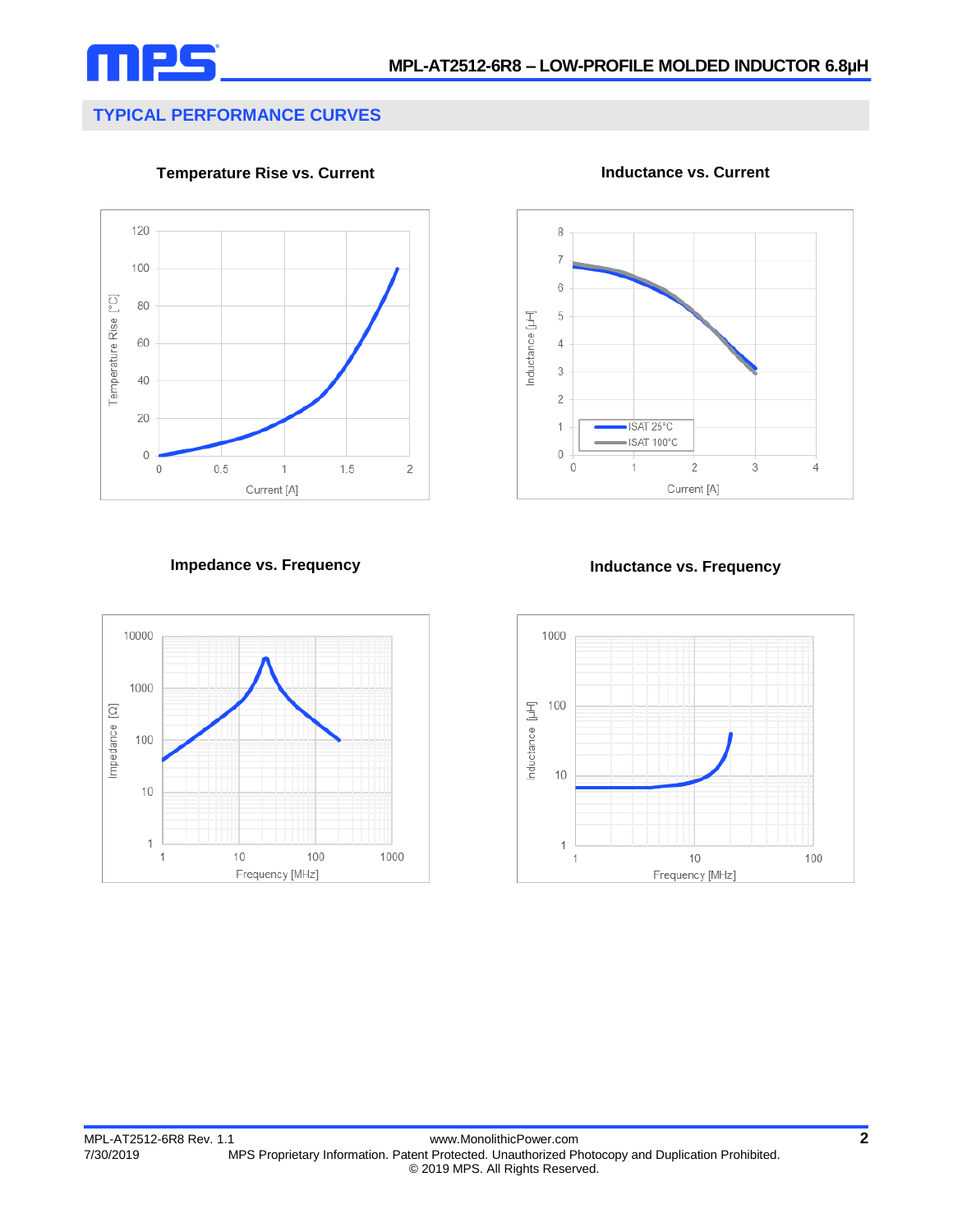

**Quality Factor vs. Frequency AC Resistance vs. Frequency**



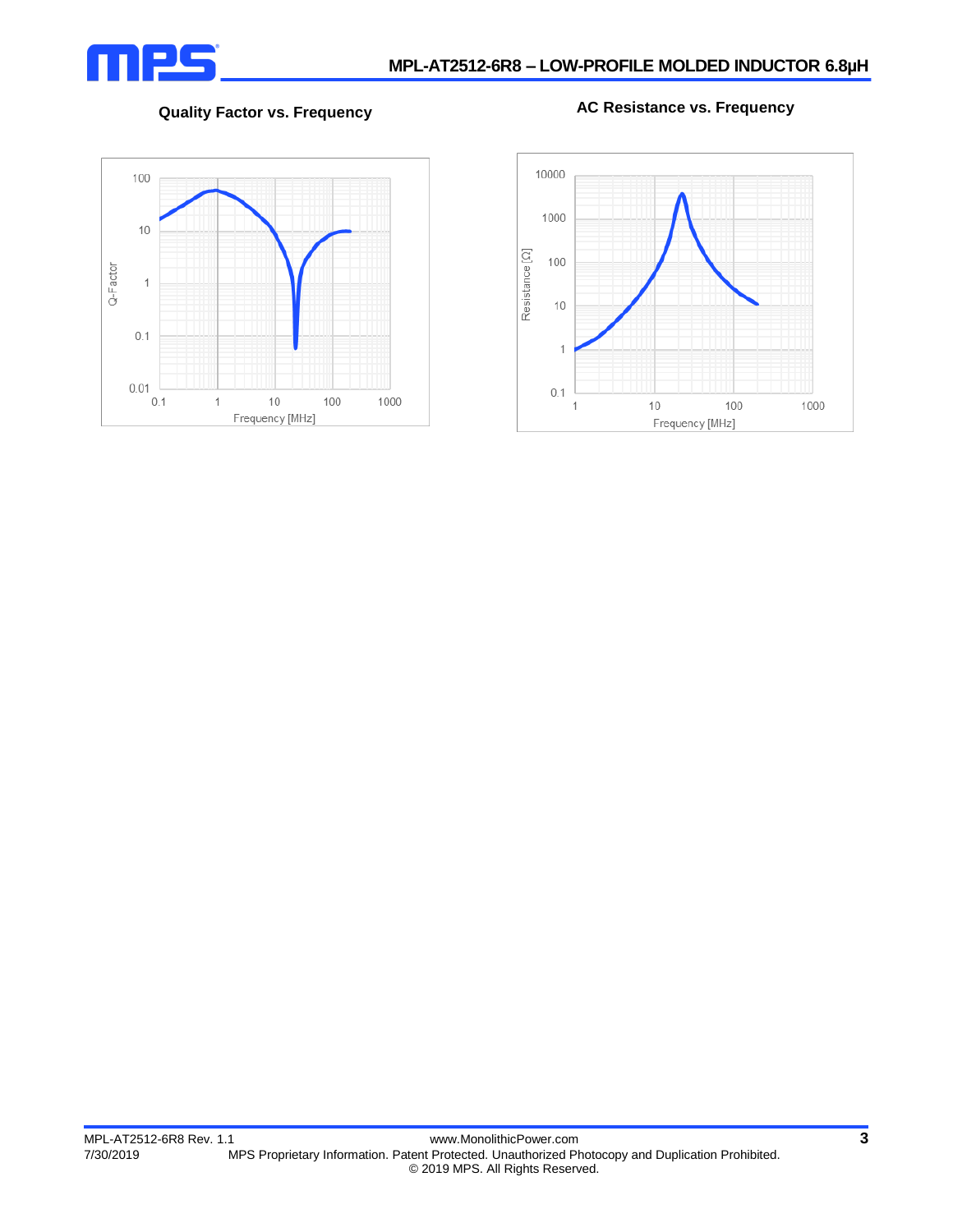

## **LAND PATTERN**

| <b>Dimensions</b> |              |  |
|-------------------|--------------|--|
| А                 | $2.1$ ref.   |  |
| B                 | $0.60$ ref.  |  |
| C                 | 2.60 ref.    |  |
|                   | (unit in mm) |  |



# **Dimensions PRODUCT PACKAGE AND DIMENSIONS**

(unit in mm)



| <b>TOP MARKING</b> |               |  |
|--------------------|---------------|--|
| <b>Marking</b>     |               |  |
| Start of Winding   | $\cdot$ (dot) |  |

1.20 MAX